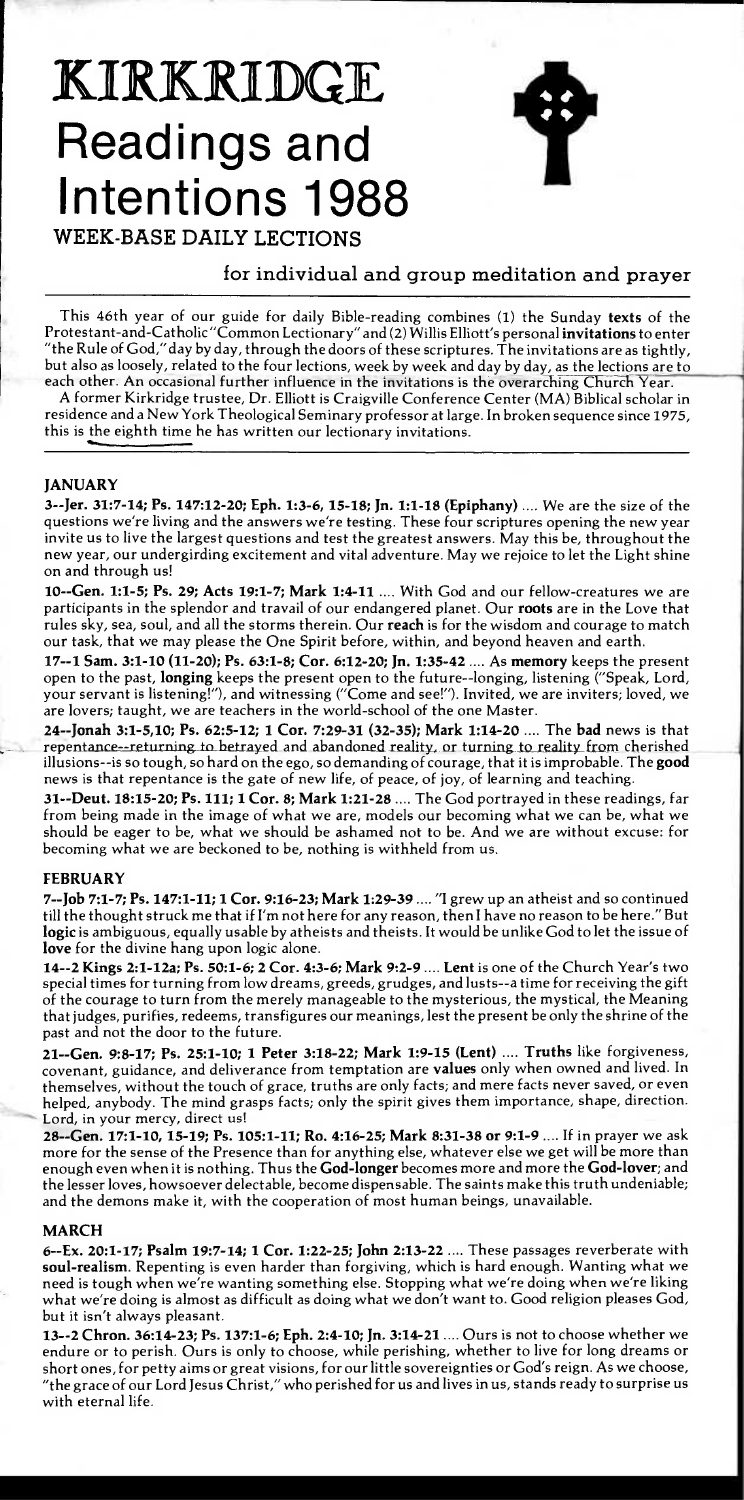**20--Jer. 31:31-34; Ps. 51:10-17; Heb. 5:7-10; Jn. 12:20-33 ....** The suffering Love that seeks to prepare for us a new world, and to place us in it as new creatures under and in the new covenant, is predisposed to equip our hearts for the trip toward "all things new" and to provide the Guide who never ceases sounding in our ears, "Follow me!"

**27--Is. 50:4-9a; Ps. 118:19-29; Phil. 2:5-11; Mark 11:1-11 or Jn. 12:12-16. (Palm Sunday, Maundy Thursday, Good Friday) ....** The very moment we did our worst, God did God's best. The Cross inverts the daily values, the street expectations. All the moods of Holy Week are **gates** into the new Jerusalem of this knowing, this discerning and deciding, this living and dying, this community of love and hope.

## **APRIL**

**3--Ac. 10:34-43; Ps. 118:14-24; 1 Cor. 15:1-11; Jn. 20:1-18. (Easter) ....** While sympathy for Christ **Crucified** increases our compassion, allegiance to Christ **Risen** nerves us with the courage to face, in ourselves and in the world, the forces that crucify--the lust, greed, malice, and ignorance that inflict destructive suffering. The Cross was occupied: we lose, and groan with the whole creation; the Tomb was empty: we win, and the world wins with us.

**10--Ac. 4:32 -35; Ps. 133; 1 Jn. 1:1 -2:2; Jn. 20:19 -31 ....** The first Easter was the"someday" that was always coming and still is. Deep in my heart is the Easter faith that we, humanity, shall all be one some day, taking our places in the heart of God on the new earth--God, who comes to the hungry in the form of bread, to the blind in the form of light, to the lonely in the form of community, and to us mortals in the form of life beyond death.

**17--Ac. 3:12 -19; Ps. 4; 1 Jn. 3:1 -7; Luke 24:35 -48 ...** To what extremes our divine Parent goes to nudge us toward the freedom of love! We "killed the One who leads to life," who yet is unfailingly here-and-now for us. The call to repentance and newness of life, while never overwhelming us, never relents, never gives up, never abandons us. Our danger, our insecurity, our despair are only in ourselves.

**24--Ac. 4:8 -12; Ps. 23; 1 Jn. 3:18 -24; Jn. 10:11-18 ....** "Green pastures" are the visible sign of roots groping for the living water of life and for life-nourishing nutrients. The green fields are traffic lights with "GO" on. Spring's juices are joy-signals to all our senses and wits. And the Good Shepherd, giving his life, is guiding us and "other sheep."

## **MAY**

**1--Ac. 8:26-40; Ps. 22:25-31; 1 Jn. 4:7-12; Jn. 15:1-8 ....** Besides covering a multitude of sins, love closes a multitude of **gaps.** In succession, these passages show love closing the gap between confusion and illumination, the gap between false and true worship as well as the gap between the hungry and food, the gap between sin and forgiveness and between indifference and love, and the gap between root and fruit as closed by Jesus the Vine.

**8--Ac.10:44-48; Ps. 98; 1 Jn. 5:1-6; Jn. 15:9 -17 ....** If you have to ask the **price** of any of these, you can't afford it: love, truth, fairness, justice, generosity of spirit, faith, obedience, prayer. But when you want them so much you don't ask the price, you get them free. Anyway, it feels like free, it's grace, and you "sing for joy." You could look it all up in these four passages.

**15--Ac. 1:15-17, 21-26; Ps. 1; 1 Jn. 5:9 -13; Jn. 17:11b-19 ....** Through **traditionalism** is the dead faith of the living, **tradition** is the living and lively faith of the dead--the righteous happy of the Psalms, the kernel Church of 120 in the upper room, all who before us have been"sent" (missioned) into the world as heralds of the Resurrection. Our present was their future and will be the past of those to whom we pass on the tradition, the memory and the experience of the Faith.

**22--Ac. 2:1-21; Ps. 104:24 -34; Ro. 8:22-27; Jn. 15:26-27, 16:4b-15. (Pentecost) ....** As every leaving is a death and every return a resurrection, the Ascension is a dying and **Pentecost** is the rising of a dead community at the touch of the descending Spirit. The Church, which left the upper room to perform miracles of love and power, was itself a miracle of love and power. All inferences from this fact are disconcerting and directional.

**29--Is. 6:1 -8; Ps. 29; Ro. 8:12 -17; In. 3:1 -17 ....** Wonder is the root of worship, and we Christians need the doctrine of **the Trinity** to express our way of wonder and our ways of worship. Behind Nicodemus' wonder, in the presence of the Son, at the Spirit's gestation in one's soul-womb of faith in the Father's love--behind all this we hear, in our first three passages this week, wonder-shouts of "Holy, Holy, Holy!" and "Glory to God!" and "Father, my Father!"

## **JUNE**

**5--1 Sam. 16:14-23; Ps. 57; 2 Cor. 4:13-5:1; Mark 3:20-35 ....** Great music stirs the mystery of the past within us, exorcises evil spirits, deepens trust in the one God of nature and history, renews the spirit in aging bodies, fills our souls with thanksgiving and hope, and refreshes us for the seeking and doing of God's will.

**12--2 Sam. 1:1,17-27; Ps. 46; 2 Cor. 5:6 -10, 14-17; Mark 4:26-34 ....** We must live in the ambiguity of **force** and **faith.** David takes Jerusalem and there centers his kingdom; but the Psalmist, though rejoicing in the holy city and temple, hears God say, "Stop fighting, and know that I am God!" Jesus preaches his parables of God's kingdom, but his followets must live out their faith amid Rome's force. And Paul calls us to live beyond the ambiguity "full of courage" as we seek always to please God.

**19--2 Sam. 5:1 -12; Ps. 48; 2 Cor. 5:18-6:2; Mark 4:35 -41 ....** Destiny--personal, social, global--lies in decisions as to the location of **the holy.** Who-what-where now is the sacred, the inviolate? Tune in (in the order of our scripture) on the covenant box, the city called holy, the reconciled-reconciling community, and Jesus calming the storm.

**26--2 Sam. 6:1 -15; Ps. 24; 2 Cor. 8:7-15; Mark 5:21 -43 ....** We tell these living stories from out of our past: God was a portable presence of danger and blessing; the great king went through his city's gates; God invited into the temple all whose purity was to will and do God's will; Jesus defeated disease and death. We? **We are the story** that is to be told in the days to come.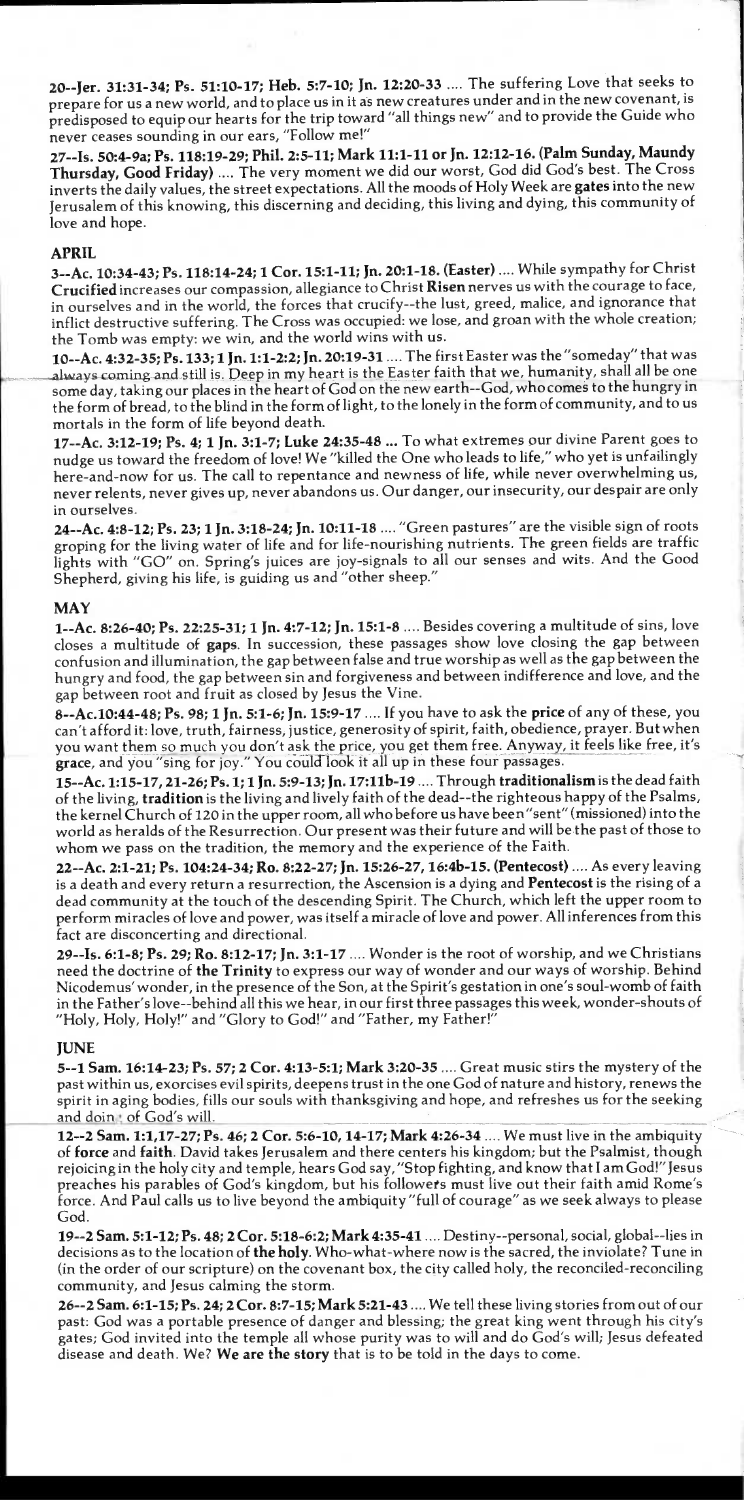## **JULY**

**<sup>1</sup>3--2 Sam. 7:1-17; Ps. 30; 2 Cor. 12:1-10; Mark 6:1-6 ....** We are embarrassed for God when we hear the divine voice ecstatically shouting unkeepable promises of unconditional love. Driven by **power,**  demands may achieve their end; but driven by **love,** promises can be fulfilled only when an answering love willingly surrenders and accepts love. This truth lies behind and within our four scriptures: two on the case of David (power and love), and one each on the cases of Jesus and Paul (weakness and love).

**10--2 Sam. 7:18-29; Ps. 132:11 -18; Eph. 1:1 -10; Mark 6:7-13 ....** We Christians see here **an evolution** of the divine locus and milieu: tent ("tabernacle"), its covenant box ("ark") traveling to the holy city and temple ("Zion," from which God wants to rule forever); the holy book (Scripture, when the land was lost); finally, the holy person (Jesus, in whom God sets forth "a plan for the fulness of time, to unite all things in him"). This is **our Epic,** our central sense-making Story.

**17--2 Sam. 11:1 -15; Ps. 53; Eph. 2:11 -22; Mark 6:30-34 ....** By our psalm's definition, David here--in his failed stratagem to conceal a pregnancy, followed by his successful strategy to commit a murder--qualifies as an atheist: not one who has trouble **conceiving** of God, but one who has no trouble **behaving** as though God were not. At war with himself, the fool makes casualties of others, even of God. In contrast, the compassionate Shepherd builds us all into "a holy temple."

24--2 Sam. 12:1-14; Ps. 32; Eph. 3:14-21; Jn. 6:1-15 .... Jesus the king of love refuses power; David the king of power abuses love and repents his abuse. And Nathan and the Psalmist press on us the realism that, in both public and private life, the cost of ignoring truth is higher than the cost of facing it.

**31--2 Sam. 12:15b-24; Ps. 34:11-22; Eph. 4:1 -6; In. 6:24-35 ....** David's spirituality leads toward "I am the bread of life" and "a life worthy." Instead of calling his sins **mistakes** and proudly chalking them up to experience, he calls his mistakes **sins** and humbly lays them before the Lord in self-abnegation. Thus forgiven, he reverently accepts his punishment and is clean, free to return to life.

## **AUGUST**

**7--2 Sam. 18:1-5, 9-15; Ps. 143:1-8; Eph. 4:25-5:2; In. 6:35, 41-51 ....** The more things fall apart, the more we hunger that they come together. The more insensitivity, the more tenderheartedness. The more we "lose all hope," the more we pray "Remind me of your constant love." And the more the world "gives opportunity to the devil," the more we want to "be imitators of God and walk in love." It's the homeostasis of the soul.

**14--2 Sam. 18:24 -33; Ps. 102:1 -12; Eph. 5:15-20; Jn. 6:51-58 ....** While **theology** can descend into **philosophy,** it can also ascend into **doxology,** the praise of perpetual gratitude to God "always and for everything." Even David's grief and the Psalmist's anguish. All is meant for and is means to the eternal abiding.

**21--2 Sam. 23:1 -7; Ps. 67; Eph. 5:21 -33; In. 6:55-69 ....** Our lived stories are social clothing without which we would be naked in cold time. David's last words tell us what story he has lived in, what which we would be haked in cold time. David's last words ten us what story he has lived in, what<br>"myth" **(world-story)** has housed him, what past he has shared in and what hope he shares with us "so that the whole world may know." Within the wider Story, Peter recognizes "the Holy One of God," and Paul expounds the "mystery" of marriage and membership.

**28--1 Kings 2:1 -4, 10-12; Ps. 121; Eph. 6:10 -20; Mark 7:1 -8, 14-15, 21-23 ....** As **praying** yields not necessarily what we pray for but what God intends through our prayer, so our **seeking** brings not necessarily what we intend to find out but what our Protector, the Maker of heaven and earth, intends us to find. So to trust is to be "strong in the Lord," eager to obey "the commandment of God," and alert against letting externals dominate one's inner life.

## **SEPTEMBER**

**4--Prov. 2:1-8; Ps. 119:129-136; James 1:17-27; Mark 7:31-37 ....** As all four passages testify, **hearing-and-obeying** is the heart of biblical religion. In the printing of the Hebrew Bible, the only word emphasized is the first word of the Shema, "HEAR!" (Deut. 6.4). The One who speaks in love invites, commands us, so to speak as we listen: Jesus "makes the deaf hear and the dumb speak." **11--Prov. 22:1 -2, 8-9; Ps. 125; James 2:1 -5, 8-10, 14-17; Mark 8:27-38 .... Class** distinctions are doubly obscurantist. They obscure the inferiority of the values they express and exalt, and they obscure the superiority of the values **equality** expresses and exalts. In our four scriptures you may find about a dozen of the latter set of values. Here the Bible is sly: it **starves** class (instead of attacking it) and **feeds** equality (instead of preaching it).

**18--Job 28:20-28; Ps. 27:1 -6; James 3:13-18; Mark 9:30-37 .... Struggle** is inescapable. Religious leaders, cleric and laic, struggle against doubt; the religious led struggle with faith; and the nonreligious struggle with agnosticism, cynicism, and aimlessness. God could save us from all this sweat simply by removing our humanity.

**25--Job 42:1-6; Ps. 27:7-14; James 4:13-17, 5:7-11; Mark 9:38-50 ....** Our four passages display four ways of being religious and teaching religion, which points to a relentless "more" in all things, an insatiable "beyond" in all occasions and relations, and in all human beings a yearning for a **more** that is not more of the same for a **beyond** that does not sacrifice, but rather illumines, the here and now.

#### **OCTOBER**

**2--Gen. 2:18-24; Ps. 128; Heb. 1:1-4, 2:9-11; Mark 10:2-16 ....** "This is my body...my blood." Jesus makes himself one with the world's wounds. These **wounds--his** and the world's--are the context for understanding and proclaiming the text, the Word he is and brings. The believers say, "We have seen the Lord!" The world responds, "Unless I see the wounds, I will not believe."

**9--Gen. 3:8-19; Ps. 90:1 -12; Heb. 4:1 -3, 9-13; Mark 10:17-30 ....** Each of these passages can be read as an instruction on sifting the **everfleeting** out from the **everlasting.** "Good Master, what must I do to inherit eternal life?" "Go...give...come, follow me."

**16--Is. 53:7-12; Ps. 35:17-28; Heb. 4:14-16; Mark 10:35 -45 ....** For us Christians, the NT images of Jesus are so many **mirrors** of the eternal, of how things really are. Just in this week's scriptures he is the world's victim, the Son of man, God's suffering servant, the high priest who is also the sacrifice, our ransom, his disciples' servant in modeling power from below (leading by being "slave of all").